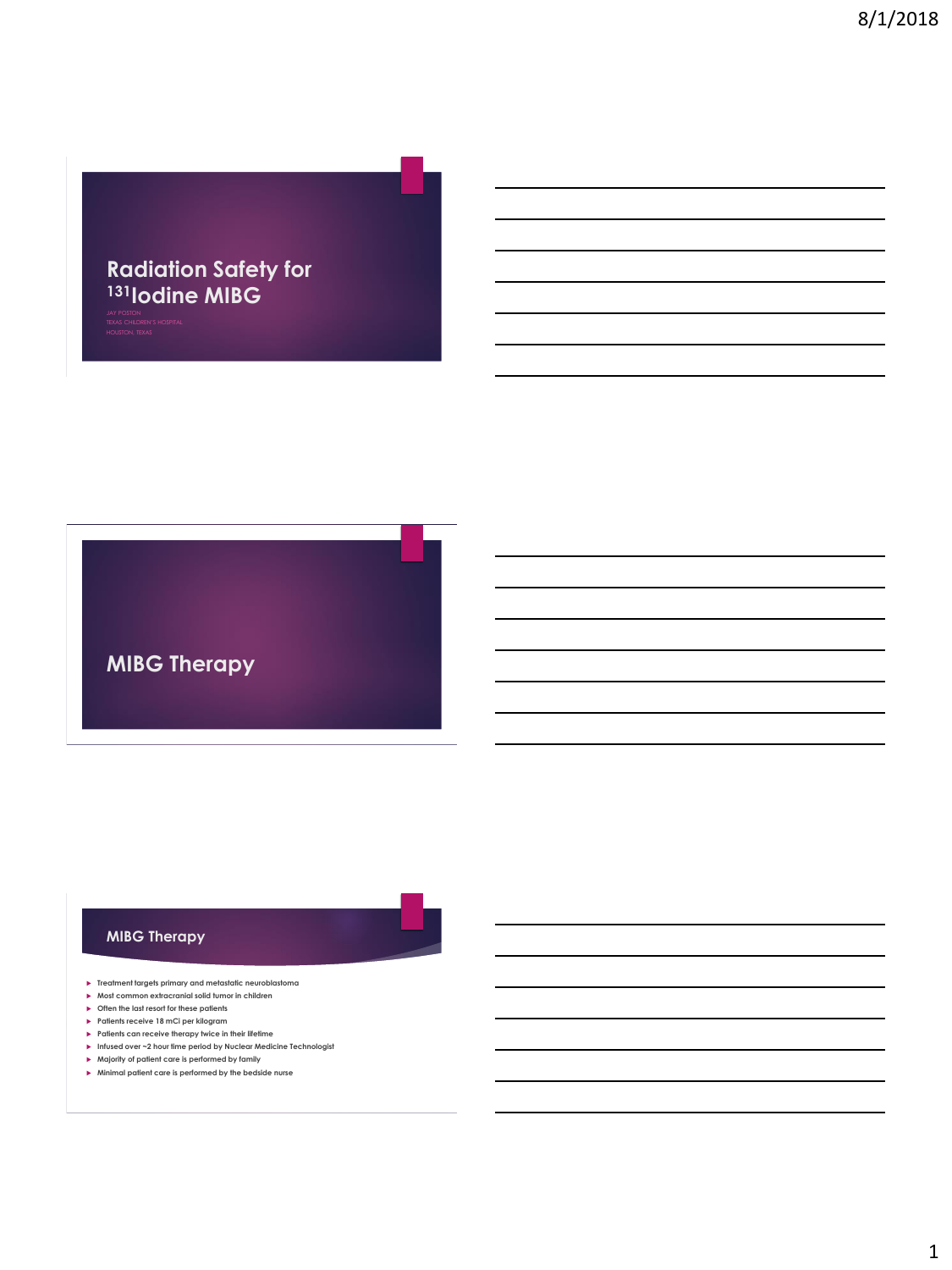# **Shielding Design**

#### **Source Assumptions**

- **Maximum patient dose assumed to be 1.5 Ci (~83 kg patient)**
- **Patient Transmission of 71%**
- **Average "patient activity" over first 3 days equals 800 mCi**
- **One week of occupancy in adjacent areas**
- **Parent dose limited to 50 mrem for the year**
- **Floor to floor height of 14'6"**
- **Concrete floors (140 lb per cubic foot) and 5" thick**
- **Every 20", 6" beam is present to support 5" thick slab**





2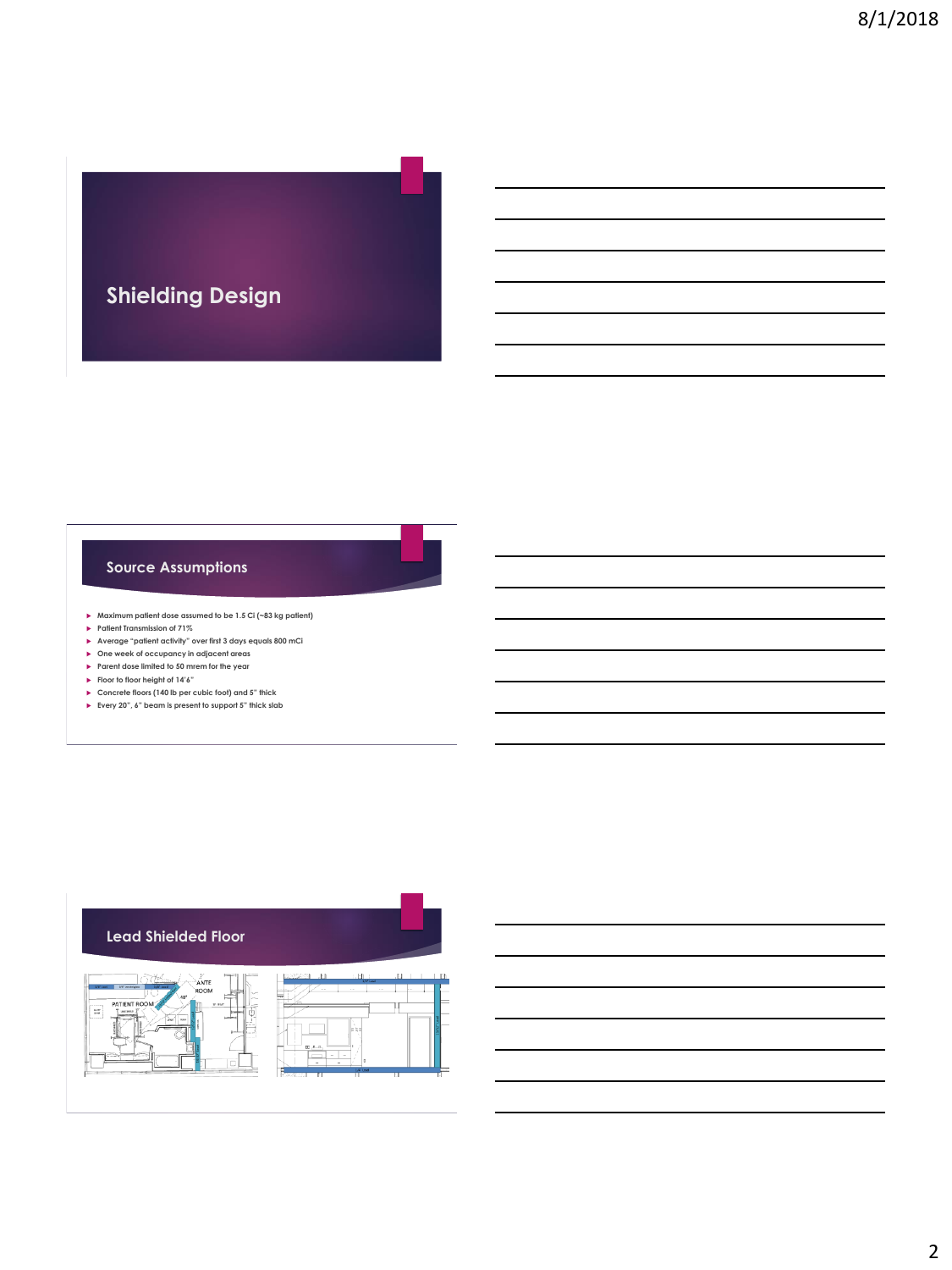

| <b>Lead Shielded Ceiling</b> |  |
|------------------------------|--|
|                              |  |

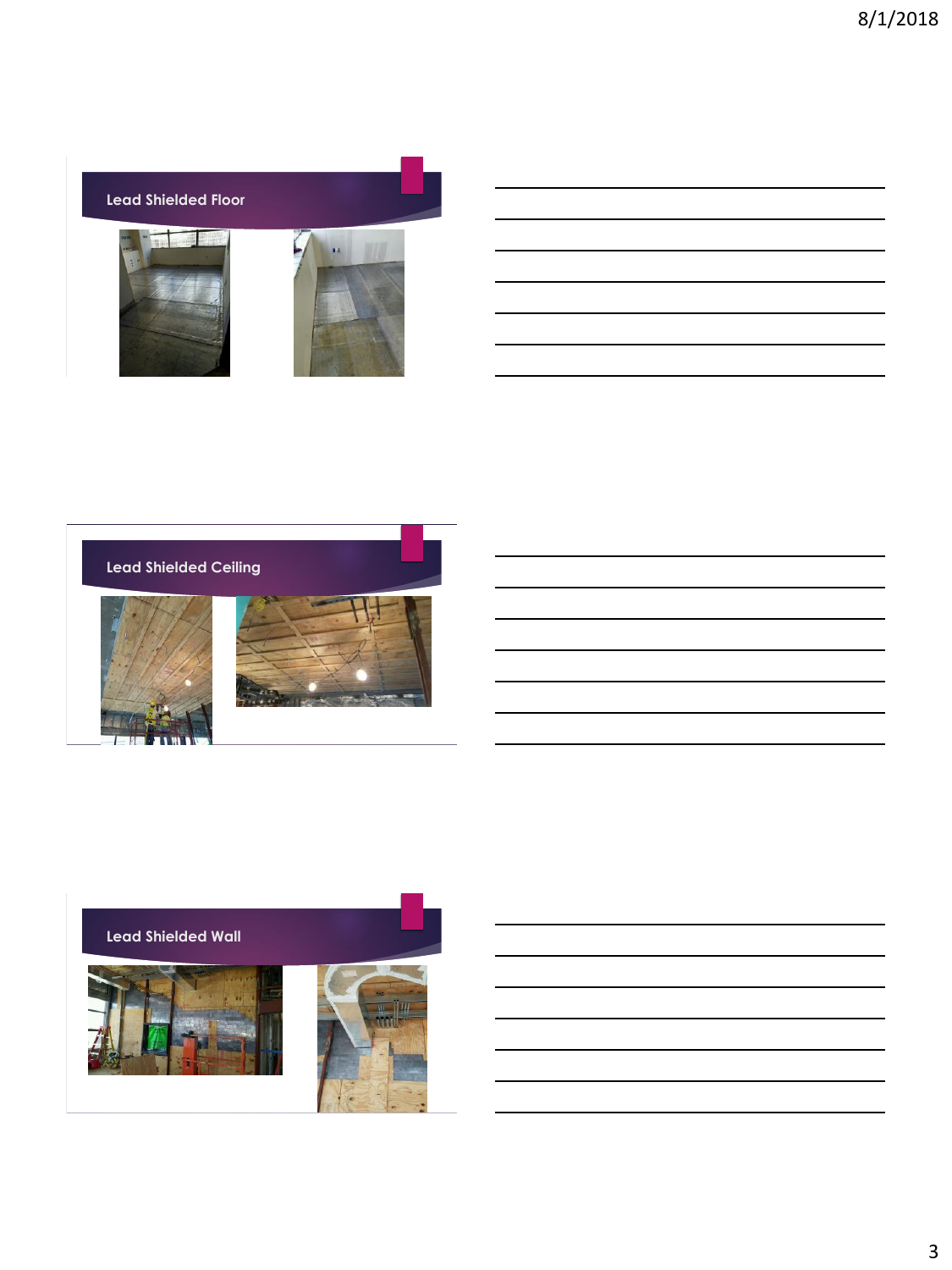

#### **Room Design**

- **Flat surfaces – seamless and impervious to water**
- **Flooring – sealed and impervious to water, no tile, no grout**
- **Walls – washable and impervious to water**
- **Coved baseboards and corners – 4"- 6" up the wall**
- **Porcelain vs. Stainless Steel**
- **Lay-in ceiling vs. hard deck**
- **Negative pressure room – once through – no recirculation**

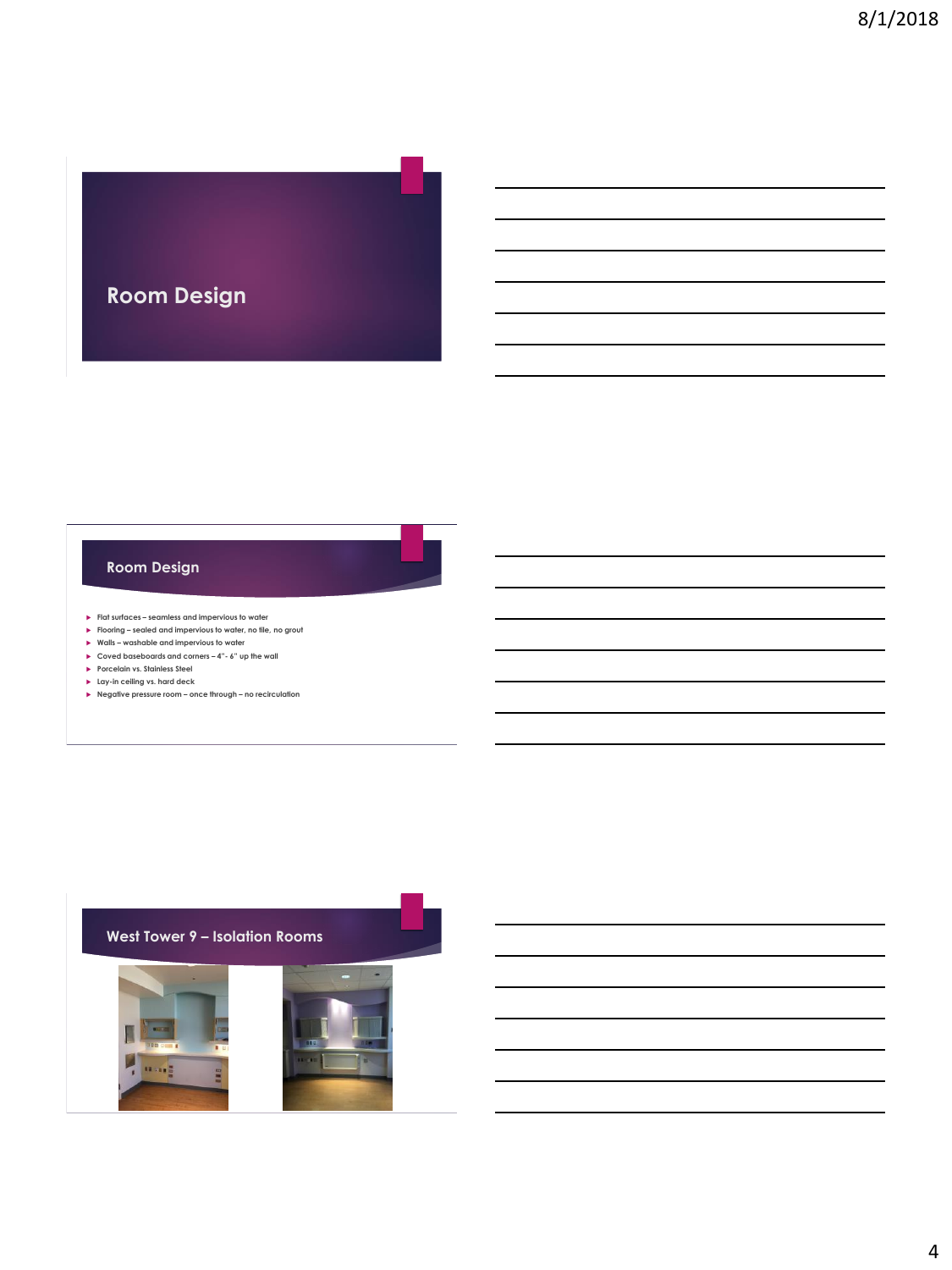$\overline{\phantom{0}}$ 



**View from Ante Room**

| <u> La Carlo de la Carlo de la Carlo de la Carlo de la Carlo de la Carlo de la Carlo de la Carlo de la Carlo de l</u> |  |  |  |
|-----------------------------------------------------------------------------------------------------------------------|--|--|--|
| ____                                                                                                                  |  |  |  |
| ____                                                                                                                  |  |  |  |
|                                                                                                                       |  |  |  |
|                                                                                                                       |  |  |  |

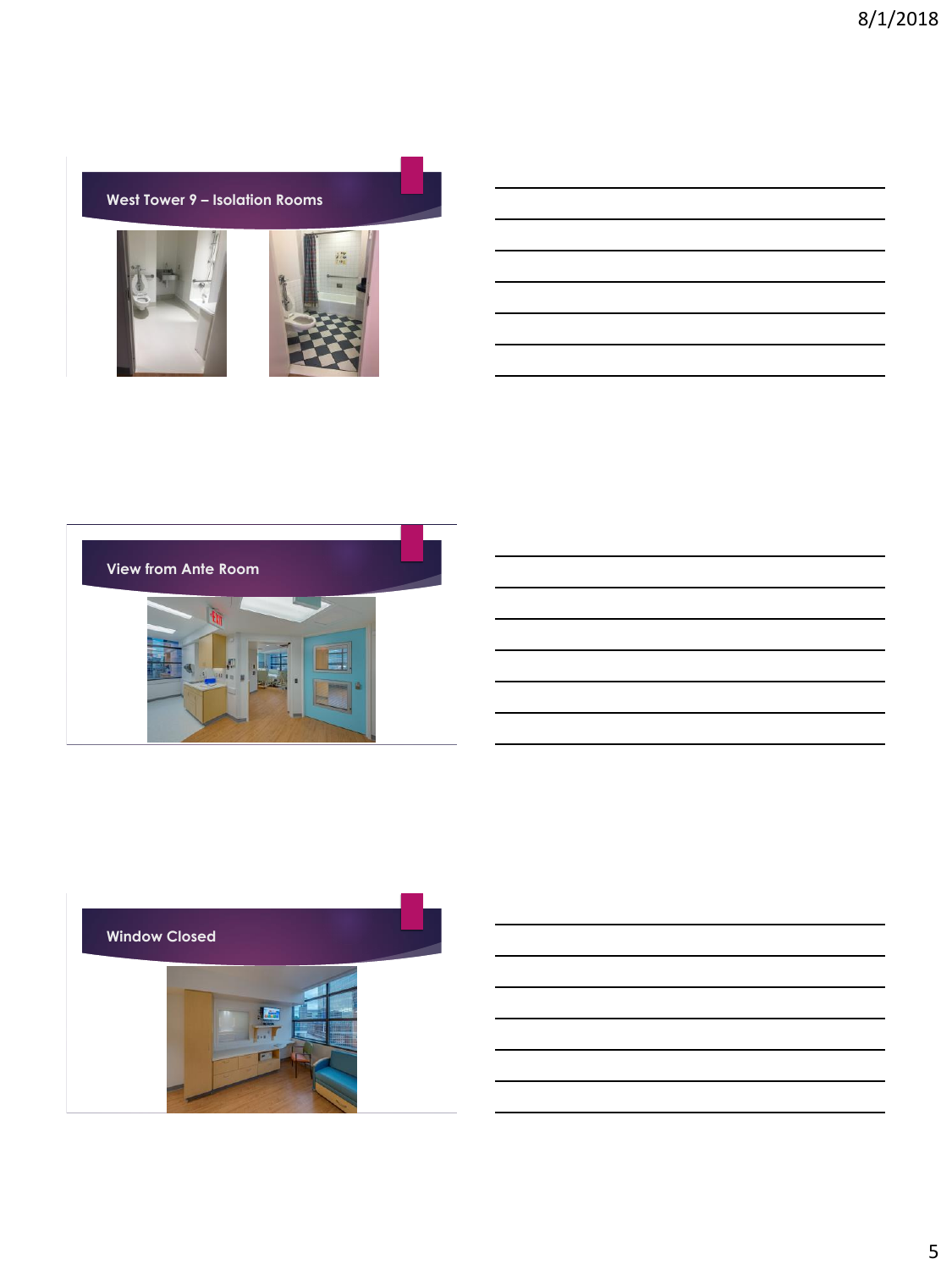

| ,我们也不会有一个人的事情。""我们的人,我们也不会有一个人的人,我们也不会有一个人的人,我们也不会有一个人的人,我们也不会有一个人的人,我们也不会有一个人的人, |  |
|-----------------------------------------------------------------------------------|--|
|                                                                                   |  |
|                                                                                   |  |
|                                                                                   |  |
|                                                                                   |  |
|                                                                                   |  |
|                                                                                   |  |
|                                                                                   |  |
|                                                                                   |  |
|                                                                                   |  |
|                                                                                   |  |
|                                                                                   |  |
|                                                                                   |  |
|                                                                                   |  |
|                                                                                   |  |
|                                                                                   |  |
|                                                                                   |  |
|                                                                                   |  |
|                                                                                   |  |
|                                                                                   |  |
|                                                                                   |  |
|                                                                                   |  |
|                                                                                   |  |
|                                                                                   |  |
|                                                                                   |  |
|                                                                                   |  |



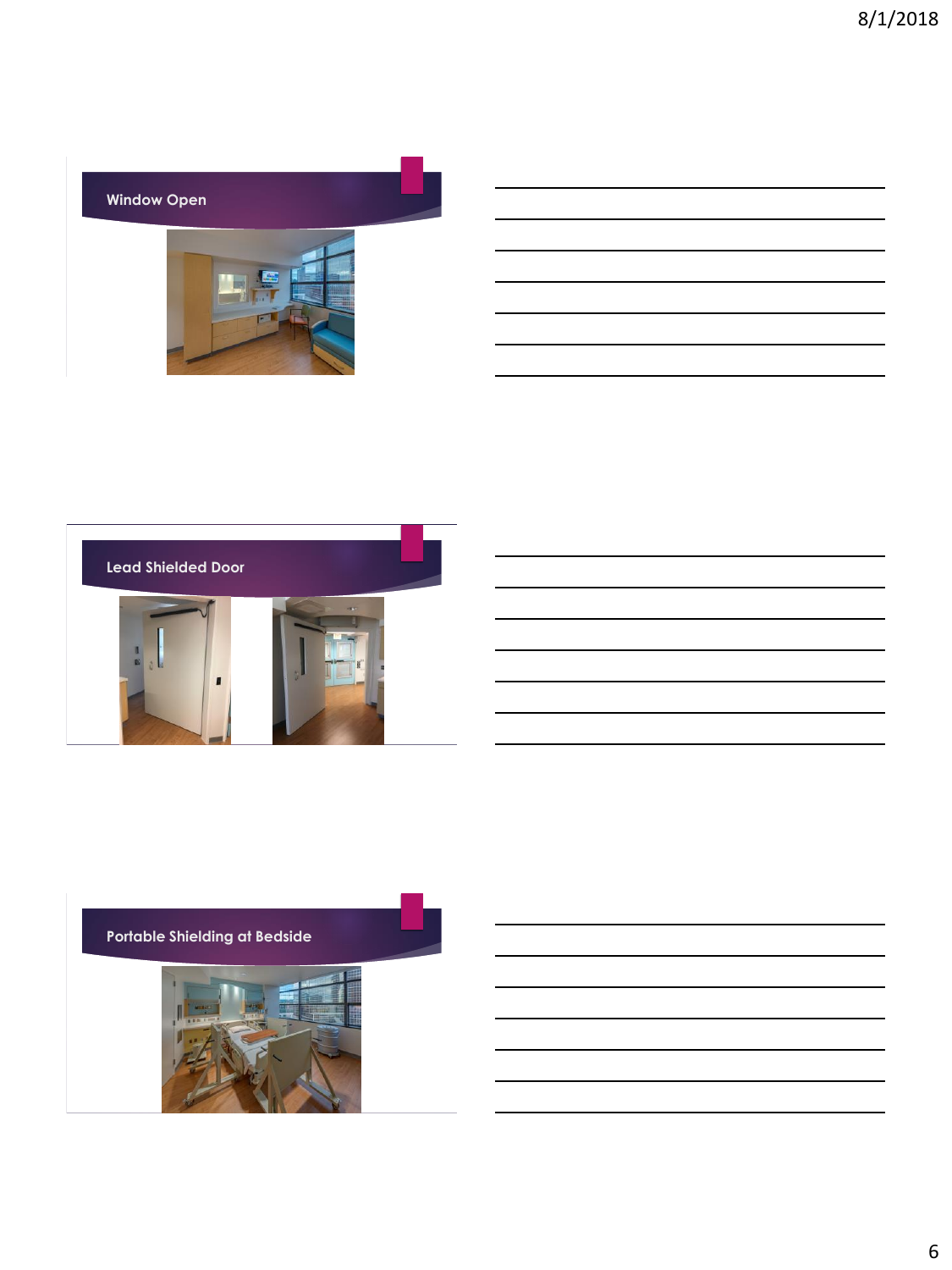## **Care Team Training**

### **Training and Simulation**

**2-hr classroom radiation safety training**

- **Hands on training**
	- **Donning/doffing PPE**
	- **Using GM survey meter Wearing electronic dosimeter (and passive dosimeter) Operating urine pump**
	-
- **Simulation**
	- **Code/Respiratory Arrest**
	- **Urine spill**

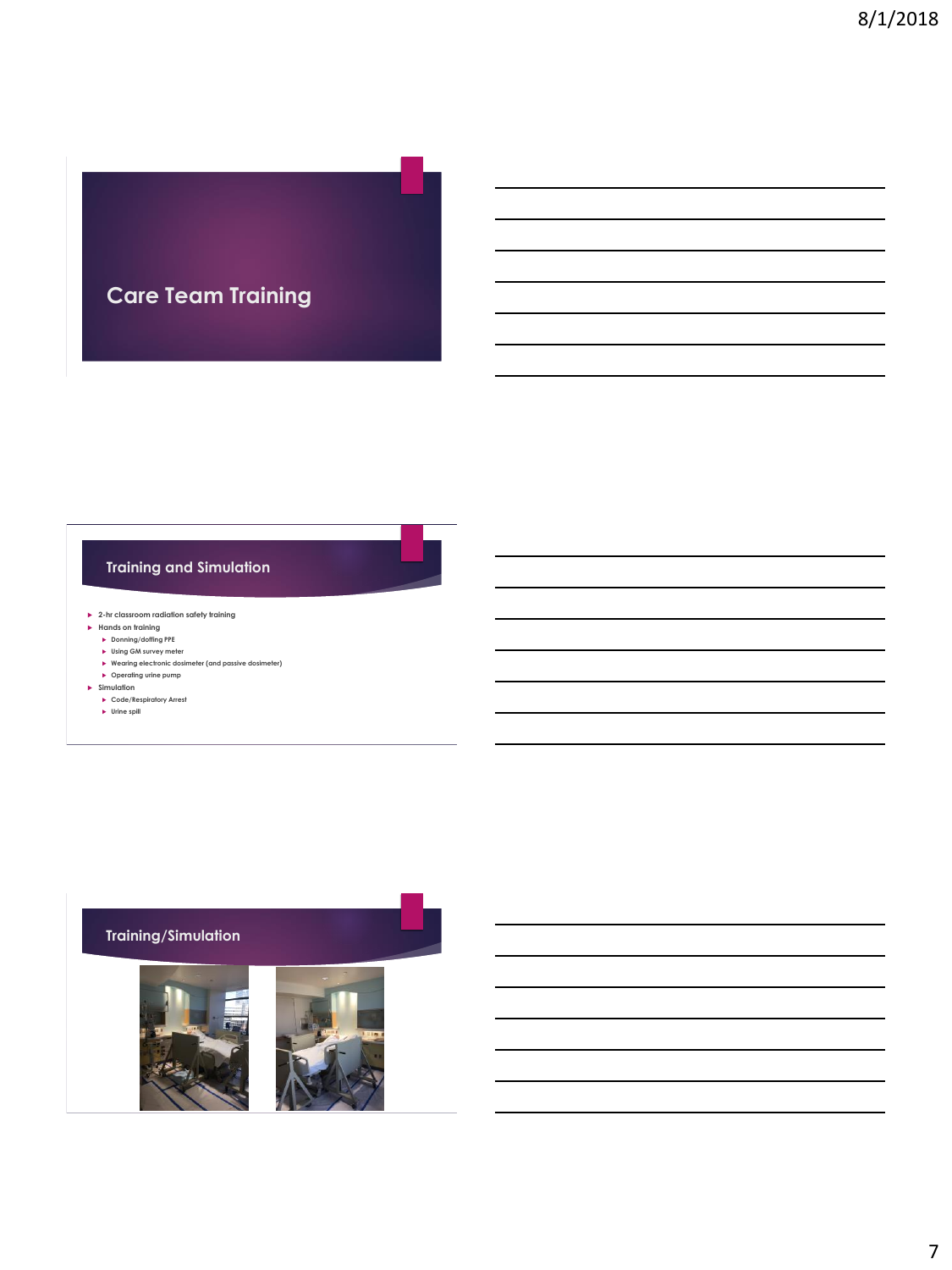## **Contamination Control**



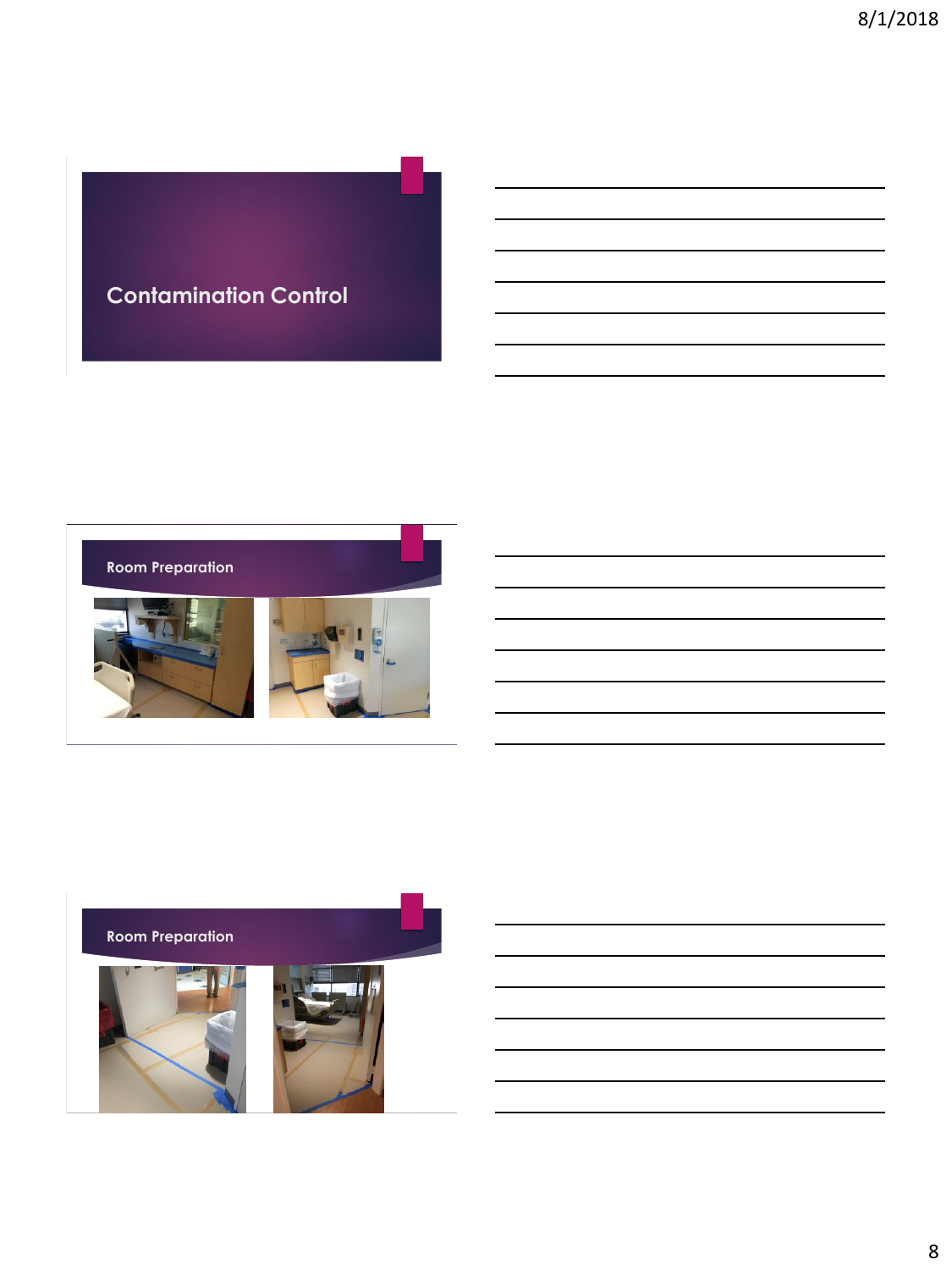### **Patient Care and Discharge**

#### **Patient Care**

**Majority is performed by family caregivers**

- **Routine Vital Signs**
- **Oral Medication**
- **Feeding**
- **Changing Linens**
- **Changing Diapers**
- **Comforting child – time must be limited and dose must be monitored**
- **Parent training is provided prior to admission and on day of treatment**
- **Parent dose is tracked/measured using an electronic dosimeter**

#### **Caregiver Dose**

**10 CFR 20.1301(c)**

- ▶ A licensee may permit visitors to an individual who cannot be released, under 10 CFR 35.75, to receive<br>a radiation dose greater than 100 mrem (1 m3v) #:<br>▶ The radiation dose received does not exceed 500 mrem (5 mSv); an
	- **The authorized user has determined before the visit that it is appropriate.**
- **P1 (400 mCi) – Mom = 112 mrem; Dad = 82 mrem; Adult Brother = 29 mrem**
- **P2 (400 mCi) – Mom = 40 mrem; Dad = 17 mrem; Adult Brother = 3 mrem**
- **P3 (560 mCi) – Mom = 25 mrem**
- **P4 (245 mCi) – Dad = 59 mrem; Mom = 31 mrem**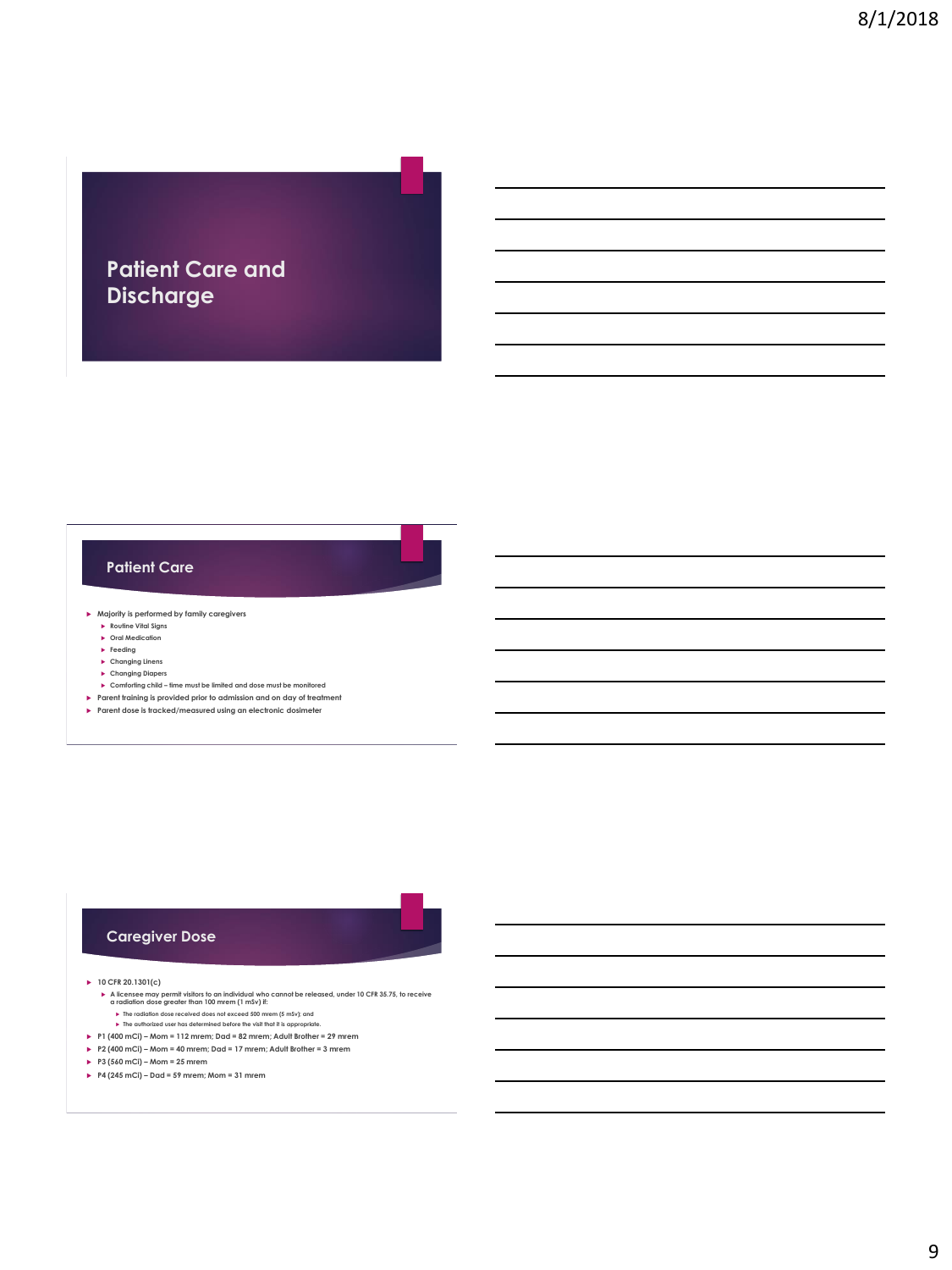

#### **Patient Discharge**

**10 CFR 35.75(a)**

- A licensee may authorize the release from its control of any individual who has been administered<br>unsealed byproduct material or implants containing material if the total effective dose equivalent to<br>any other individual
- **Discharge criteria of 7 mrem/hr at 1 meter (NUREG-1556, Vol. 9, Rev. 2, Appendix U, Table U.1)**

**P1 - Monday morning dose rate of 6.3 mrem/hr at 1 meter**

- **P2 - Monday morning dose rate of 5.1 mrem/hr at 1 meter**
- **P3 - Monday morning dose rate of 6.1 mrem/hr at 1 meter**
- **P4 – Saturday afternoon dose rate of 5 mrem/hr at 1 meter**

#### **Patient Discharge**

**Measured by Radiation Safety and record maintained for inspection**

- **Discharge instructions provided to parents** ► Use a different bathroom than other family members
	- **Flush toilet 3 times after each use**
	- **Sleep in their own bed/room with no one sleeping on other side of wall**
	- **Use disposable utensils, cups, and plates**
	- **Limit time spent with small children or pregnant family members**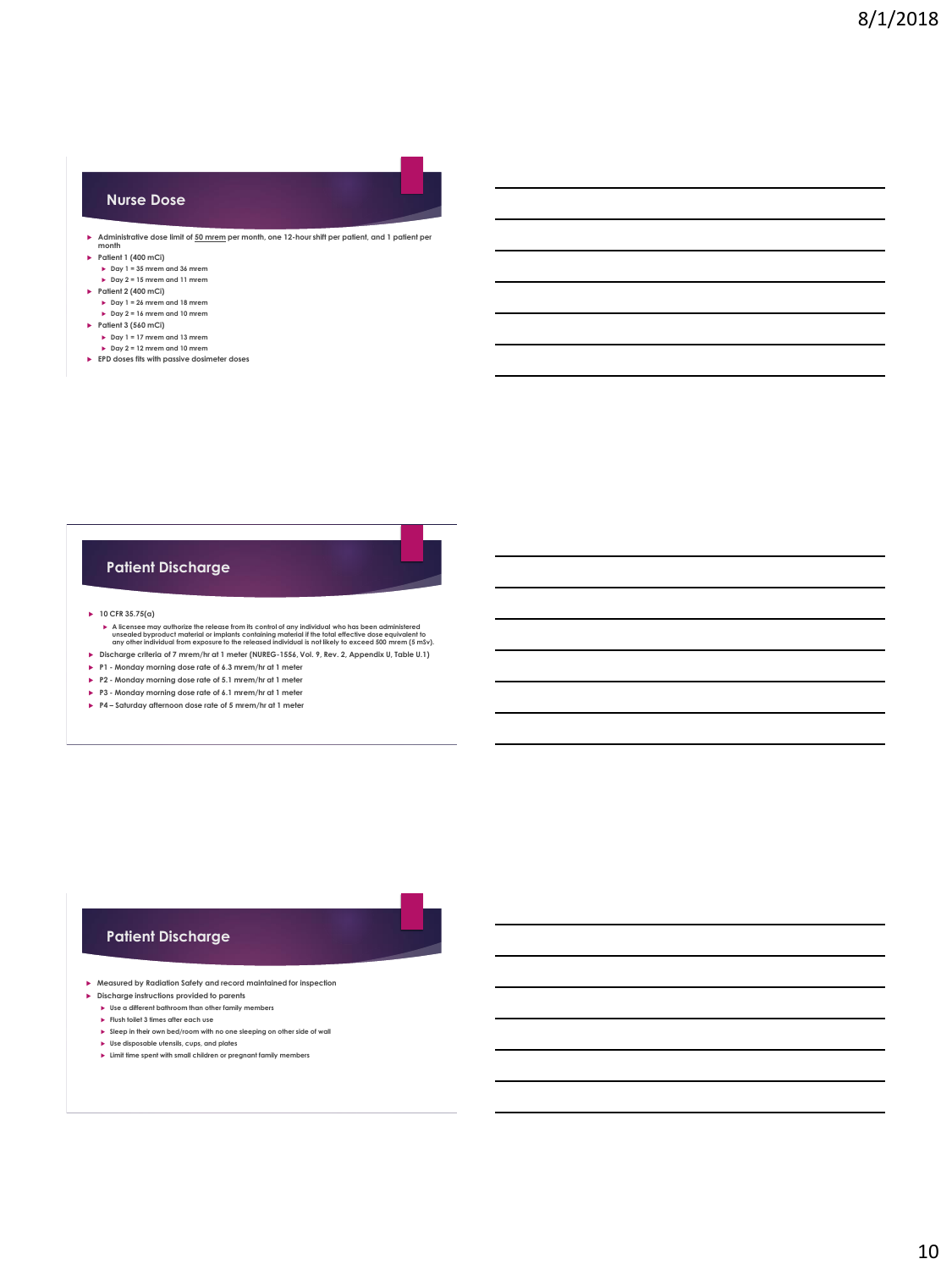

#### **Sewer Disposal**

- **10 CFR 20.2003, Disposal by release into sanitary sewerage**
	- (a) A licensee may discharge licensed material into sanitary sewerage if each of the following is satisfied:
		- $\blacktriangleright$  (1) The materialis readily solution (the isreadily dispersible biological material pin water, and<br> $\blacktriangleright$  (2) The quantity of licensed or other radioactive material that the licensee releases into the sewer in 1 m
	- $\blacktriangleright$  (3) If more than one radionuclide is released
	- **(b) Excreta from individuals undergoing medical diagnosis or therapy with radioactive material are not subject to the limitations contained in paragraph (a) of this section.**

#### **Sewer Disposal**

- **10 CFR 20, Appendix B, Table 3, Release to Sewers Monthly average concentrations (** $\mu$ **Ci/ml)** 
	- $\blacktriangleright$  1-131 = 1 x 10<sup>-5</sup>  $\mu$ Ci/ml
- **Bounding calculation:**
	- **2 patients per month at 1.5 Ci each 100% released to sewer**
	-
	- **►** Requires ~80,000 gallons to sewer to reach 1 x 10<sup>-5</sup> µCi/ml **Average monthly release from our facility is greater than 500,000 gallons**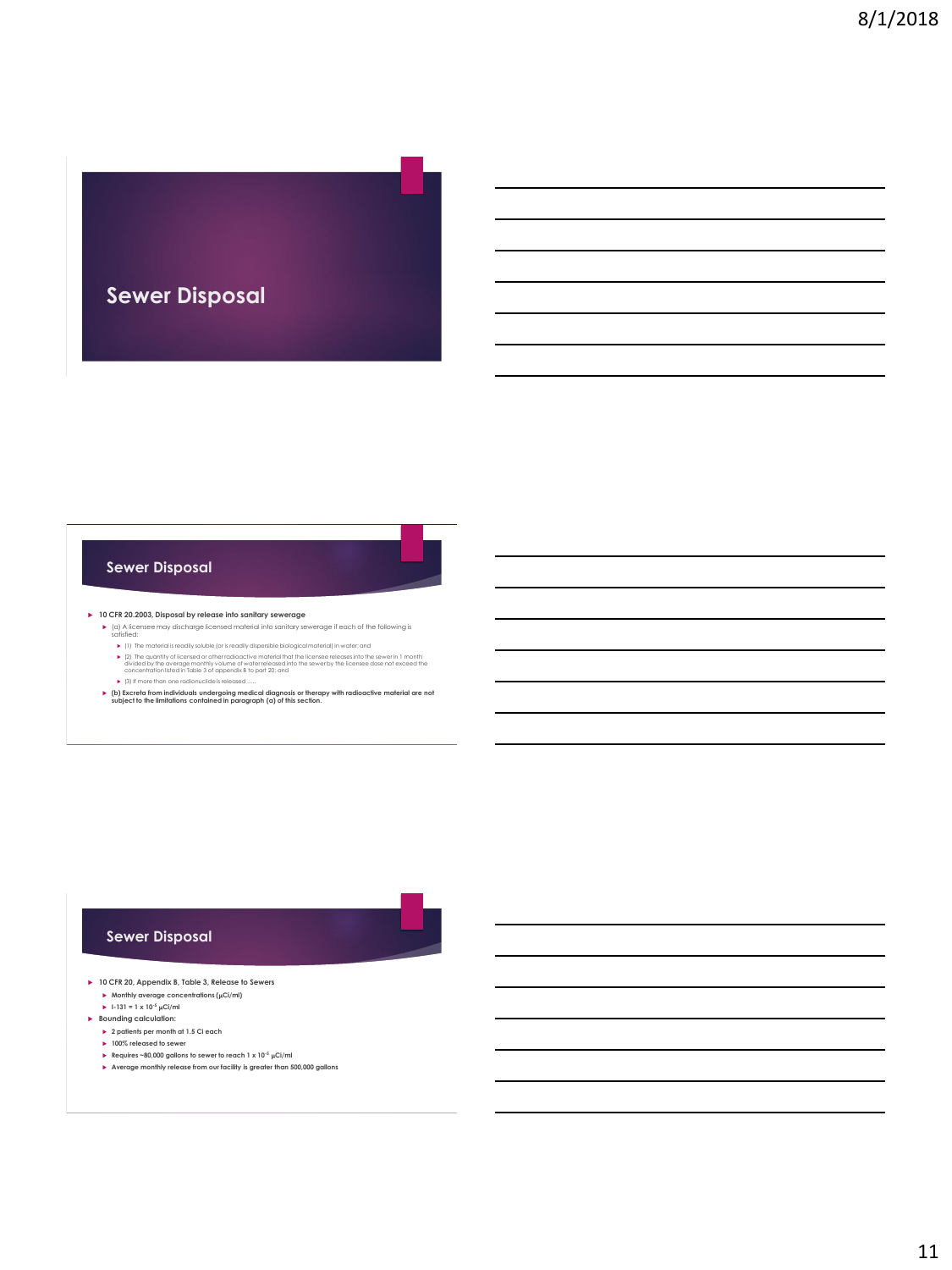

| the contract of the contract of the contract of the contract of the contract of |  |  |  |
|---------------------------------------------------------------------------------|--|--|--|
|                                                                                 |  |  |  |
|                                                                                 |  |  |  |
|                                                                                 |  |  |  |
|                                                                                 |  |  |  |



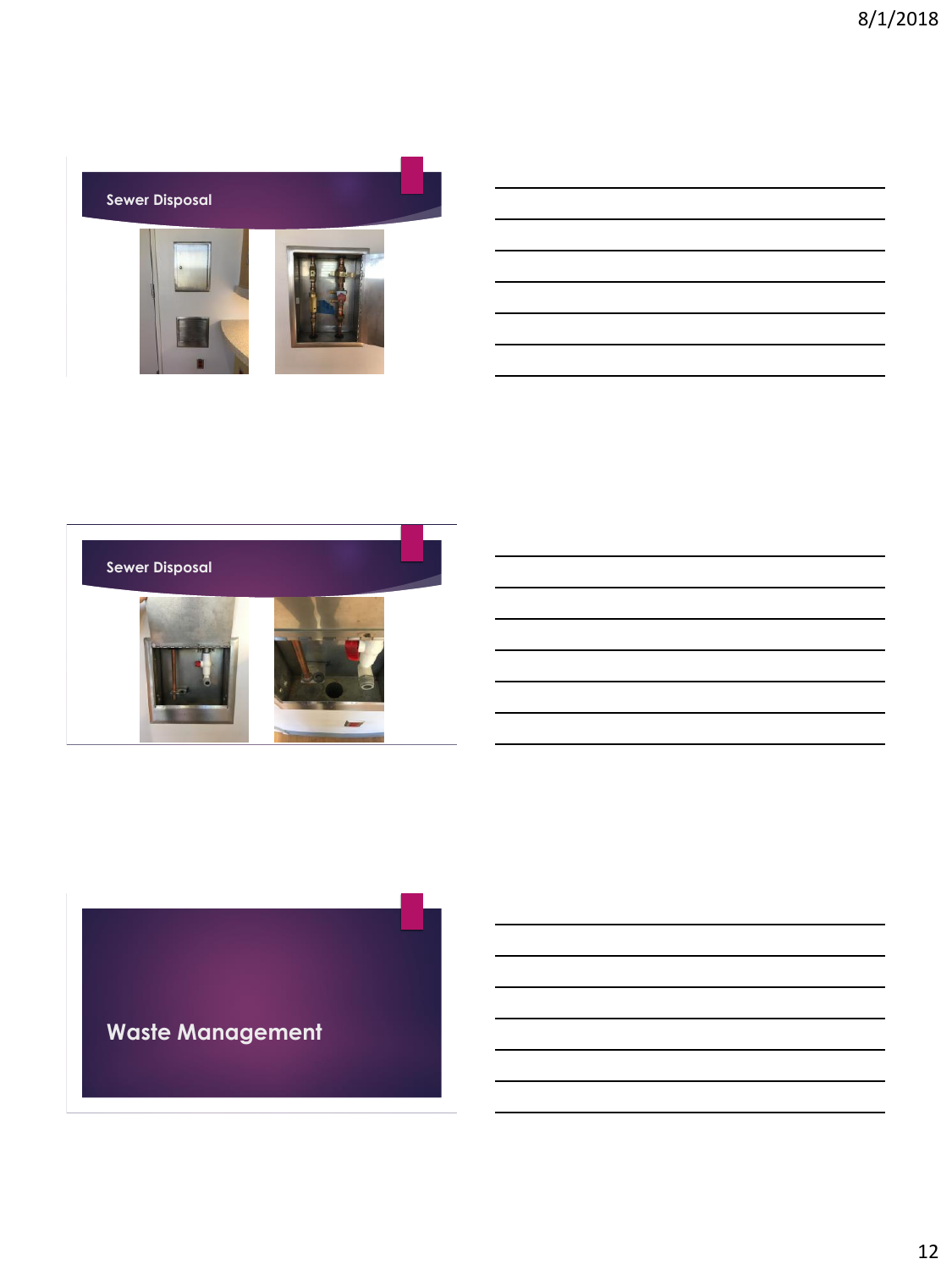#### **Waste Management**

- **Most radioactive waste will be placed in 1 of 4 containers Biohazardous Waste Catheters/IV lines Other biomedical waste that is potentially contaminated**
	-
	-
	- **▶ Radioactive Linen<br>▶ Radioactive Waste<br>→ PPE (gloves, shoe covers, isolation gowns, face shields, etc.)<br>▶ Food Waste**
	-
	-
	- **Styrofoam food trays, cups, utensils, napkins, etc. Solid food waste**
- **Liquids and soft food are disposed of using the sink and toilet**

#### **Waste Management**

- **Limit PPE waste to just PPE and it will most likely be immediately releasable**
- **Biohazard waste is a source of exposure**
- **Food waste is a source of odor**
- **Limit personal items taken into the room**
- **Child Life supplied toys**
- **Weekend Waste Management**
	- **Empty biohazard waste and food waste on Friday afternoon Place full bags of PPE waste into bathtub over weekend**

**Room Clearance**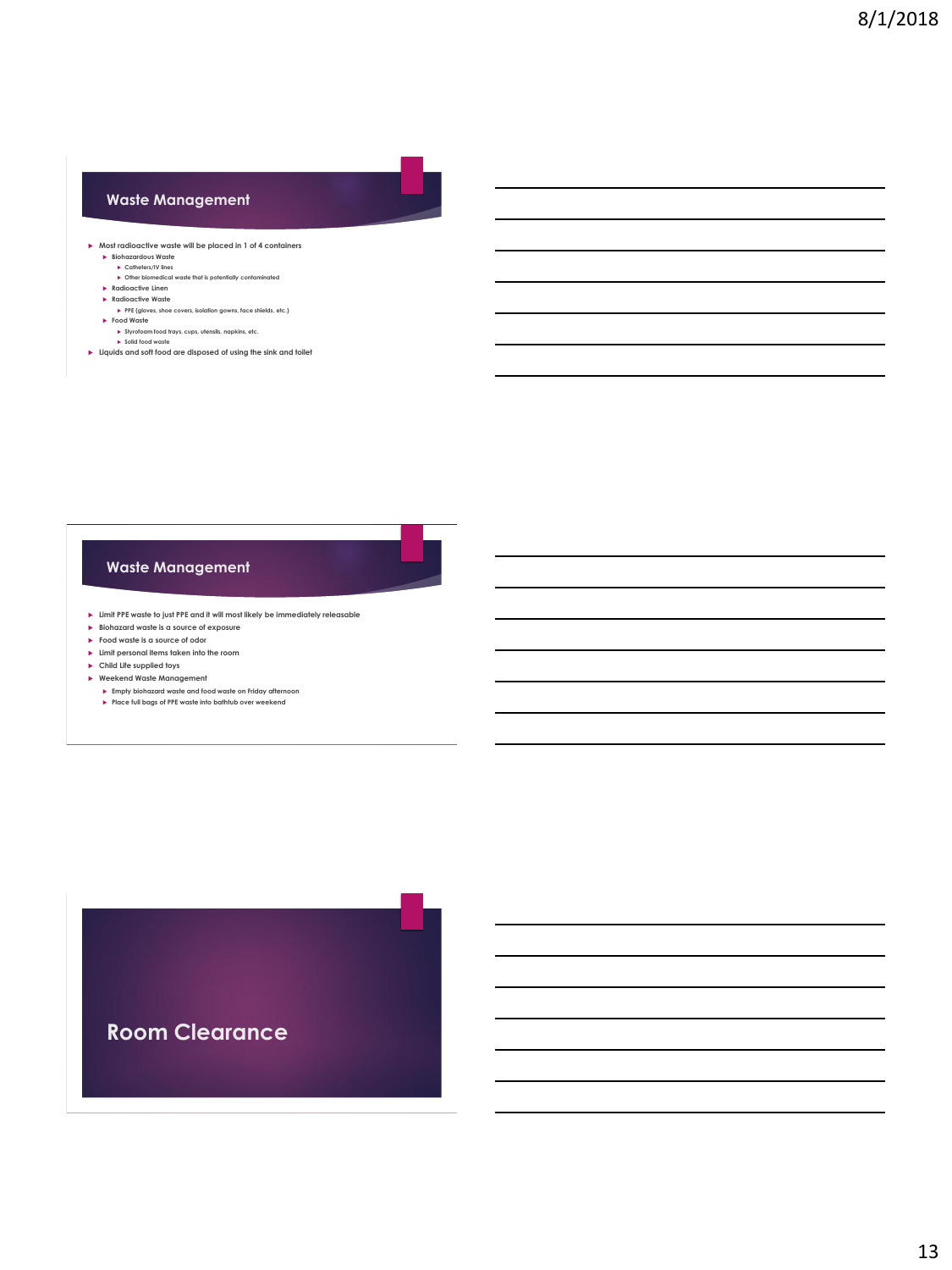#### **Room Clearance**

- **The following are placed in the appropriate waste container paper and plastic used to "protect" the room**
	- **remaining linen, and**
	- **remaining disposable items**
- **All flat surfaces, the sink, the toilet, and other equipment are surveyed with a Geiger counter**
- **All radioactive waste are removed and placed in storage**
- **A detailed wipe survey is performed in the room**
- **Room released to Environmental Services for terminal clean**



#### **Iodine-131 NaI**

- **Potential contamination to facilities is biggest concern during thyroid ablation**
- **Contamination control practices developed for I-131 MIBG have been applied**
- **Corner room with anteroom for care giver use**
- **Treatment of special needs patients**
	- **18 year old developmentally delayed male with difficulty swallowing Sedation and nasogastric intubation for administration of drug Cather placed for draining of bladder while sedated**
	- **Evaluation of home care to determine appropriate release criteria (greater than 7 mrem per hour). Autistic patients with behavior issues**
	- **Development of care giver questionnaire to evaluate compliance during therapy**